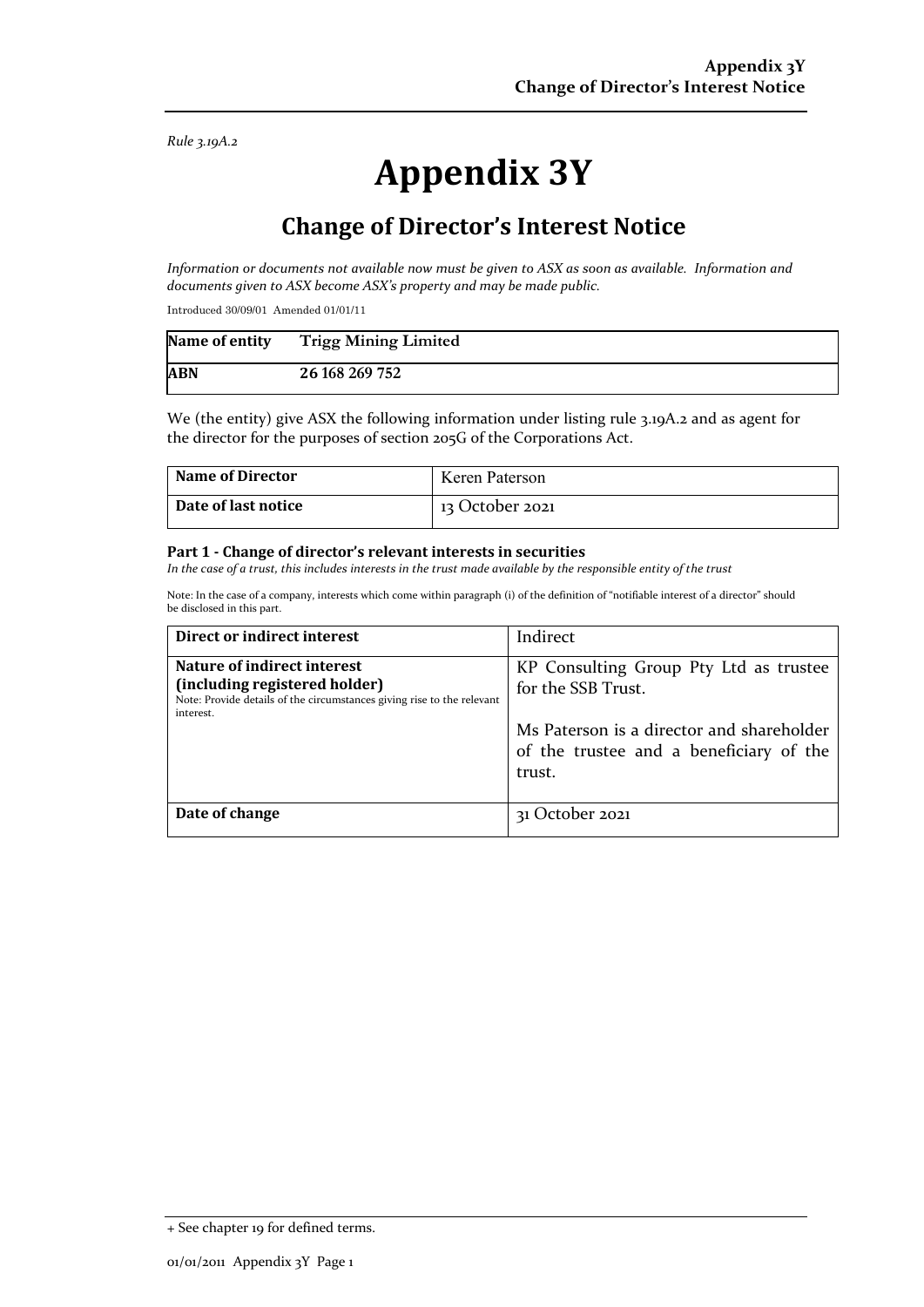| No. of securities held prior to change | <b>Direct</b>                                                                                                                                                                                                                                                                                               |
|----------------------------------------|-------------------------------------------------------------------------------------------------------------------------------------------------------------------------------------------------------------------------------------------------------------------------------------------------------------|
|                                        | 1,450,000 fully paid ordinary shares<br>acquired under the Loan Funded Plan<br>$($ Loan Shares $)$ <sup>1</sup>                                                                                                                                                                                             |
|                                        | fully paid ordinary<br>shares<br>52,000<br>(Shares).                                                                                                                                                                                                                                                        |
|                                        | Indirect                                                                                                                                                                                                                                                                                                    |
|                                        | 3,248,000 Shares.                                                                                                                                                                                                                                                                                           |
|                                        | 50,000 options exercisable at \$0.18 per<br>option on or before 31 October 2021<br>(TMGO Options).                                                                                                                                                                                                          |
|                                        | 3,000,000 options exercisable at \$0.18 per<br>option on or before 31 October 2021<br>(Tranche 2 Director Options).                                                                                                                                                                                         |
|                                        | 2,000,000 options exercisable at \$0.23 per<br>option on or before 7 January 2023<br>(Tranche 1 Director Options).                                                                                                                                                                                          |
|                                        | $184,042$ options exercisable at \$0.25 per<br>option on or before 31 October 2022<br>(TMGOA Options).                                                                                                                                                                                                      |
|                                        | 190,957 options exercisable at \$0.20 per<br>option on or before 15 July 2023 (TMGOB<br>Options).                                                                                                                                                                                                           |
|                                        | FY <sub>21</sub> LTI: Options to the value of $37\%$ of<br>total fixed remuneration of the Managing<br>Director/ CEO with an exercise price that<br>is 150% of the Company's share price on<br>the date of issue, vesting 2 years from the<br>date of issue and expiring 5 years from the<br>date of issue. |
|                                        | FY22 LTI: Options to the value of $37\%$ of<br>total fixed remuneration of the Managing<br>Director/ CEO with an exercise price that<br>is 150% of the Company's share price on<br>the date of issue, vesting 3 years from the<br>date of issue and expiring 5 years from the<br>date of issue.             |

<sup>1</sup> 1,450,000 Loan Shares were issued pursuant to the Company's Loan Funded Plan. Further details set out in Part 3 of Initial Director's Interest Notice lodged with ASX on 2 October 2019.

<sup>+</sup> See chapter 19 for defined terms.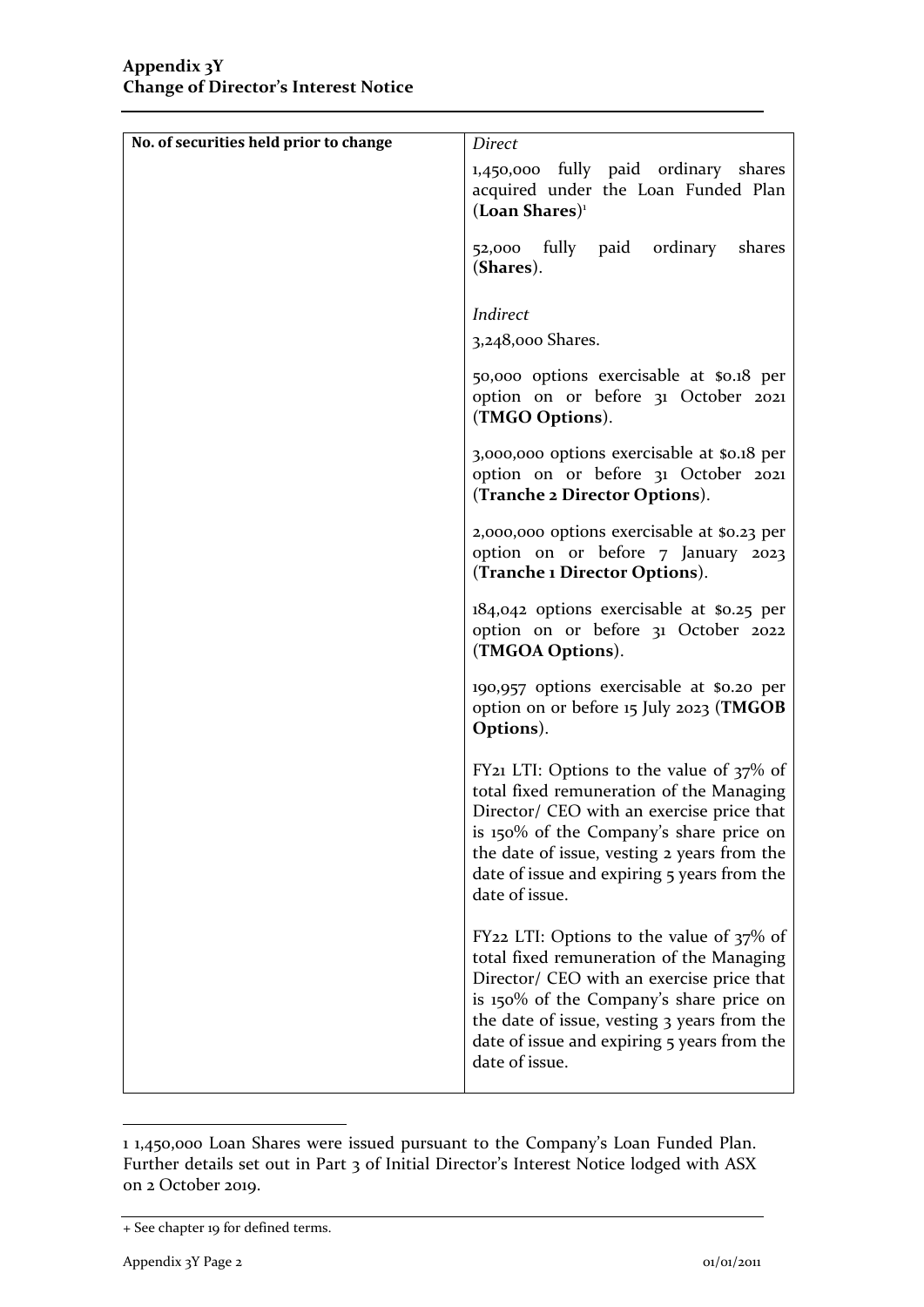| <b>Class</b>                                                                                                                                                                      | <b>TMGO Options</b><br>1.                                                                                                                                                                                                                                                                                   |
|-----------------------------------------------------------------------------------------------------------------------------------------------------------------------------------|-------------------------------------------------------------------------------------------------------------------------------------------------------------------------------------------------------------------------------------------------------------------------------------------------------------|
|                                                                                                                                                                                   | Tranche 2 Director Options<br>2.                                                                                                                                                                                                                                                                            |
| Number acquired                                                                                                                                                                   | Nil                                                                                                                                                                                                                                                                                                         |
| Number disposed                                                                                                                                                                   | 50,000 TMGO Options<br>1.                                                                                                                                                                                                                                                                                   |
|                                                                                                                                                                                   | 3,000,000 Tranche 2 Director Options.<br>2.                                                                                                                                                                                                                                                                 |
|                                                                                                                                                                                   |                                                                                                                                                                                                                                                                                                             |
| Value/Consideration                                                                                                                                                               | Not applicable                                                                                                                                                                                                                                                                                              |
| Note: If consideration is non-cash, provide details and estimated                                                                                                                 |                                                                                                                                                                                                                                                                                                             |
| valuation                                                                                                                                                                         |                                                                                                                                                                                                                                                                                                             |
| No. of securities held after change                                                                                                                                               | <b>Direct</b>                                                                                                                                                                                                                                                                                               |
|                                                                                                                                                                                   | 1,450,000 Loan Shares                                                                                                                                                                                                                                                                                       |
|                                                                                                                                                                                   |                                                                                                                                                                                                                                                                                                             |
|                                                                                                                                                                                   | 52,000 Shares.                                                                                                                                                                                                                                                                                              |
|                                                                                                                                                                                   |                                                                                                                                                                                                                                                                                                             |
|                                                                                                                                                                                   | Indirect                                                                                                                                                                                                                                                                                                    |
|                                                                                                                                                                                   | 3,248,000 Shares.                                                                                                                                                                                                                                                                                           |
|                                                                                                                                                                                   |                                                                                                                                                                                                                                                                                                             |
|                                                                                                                                                                                   | 2,000,000 Tranche 1 Director Options.                                                                                                                                                                                                                                                                       |
|                                                                                                                                                                                   | 184,042 TMGOA Options.                                                                                                                                                                                                                                                                                      |
|                                                                                                                                                                                   | 190,957 TMGOB Options.                                                                                                                                                                                                                                                                                      |
|                                                                                                                                                                                   | FY <sub>21</sub> LTI: Options to the value of $37\%$ of<br>total fixed remuneration of the Managing<br>Director/ CEO with an exercise price that<br>is 150% of the Company's share price on<br>the date of issue, vesting 2 years from the<br>date of issue and expiring 5 years from the<br>date of issue. |
|                                                                                                                                                                                   | FY22 LTI: Options to the value of $37\%$ of<br>total fixed remuneration of the Managing<br>Director/ CEO with an exercise price that<br>is 150% of the Company's share price on<br>the date of issue, vesting 3 years from the<br>date of issue and expiring 5 years from the<br>date of issue.             |
| <b>Nature of change</b><br>Example: on-market trade, off-market trade, exercise of options,<br>issue of securities under dividend reinvestment plan, participation in<br>buy-back | Expiry of options<br>1.<br>Expiry of options<br>2.                                                                                                                                                                                                                                                          |

#### **Part 2 – Change of director's interests in contracts**

Note: In the case of a company, interests which come within paragraph (ii) of the definition of "notifiable interest of a director" should be disclosed in this part.

| Detail of contract        | Not applicable. |
|---------------------------|-----------------|
| <b>Nature of interest</b> |                 |

+ See chapter 19 for defined terms.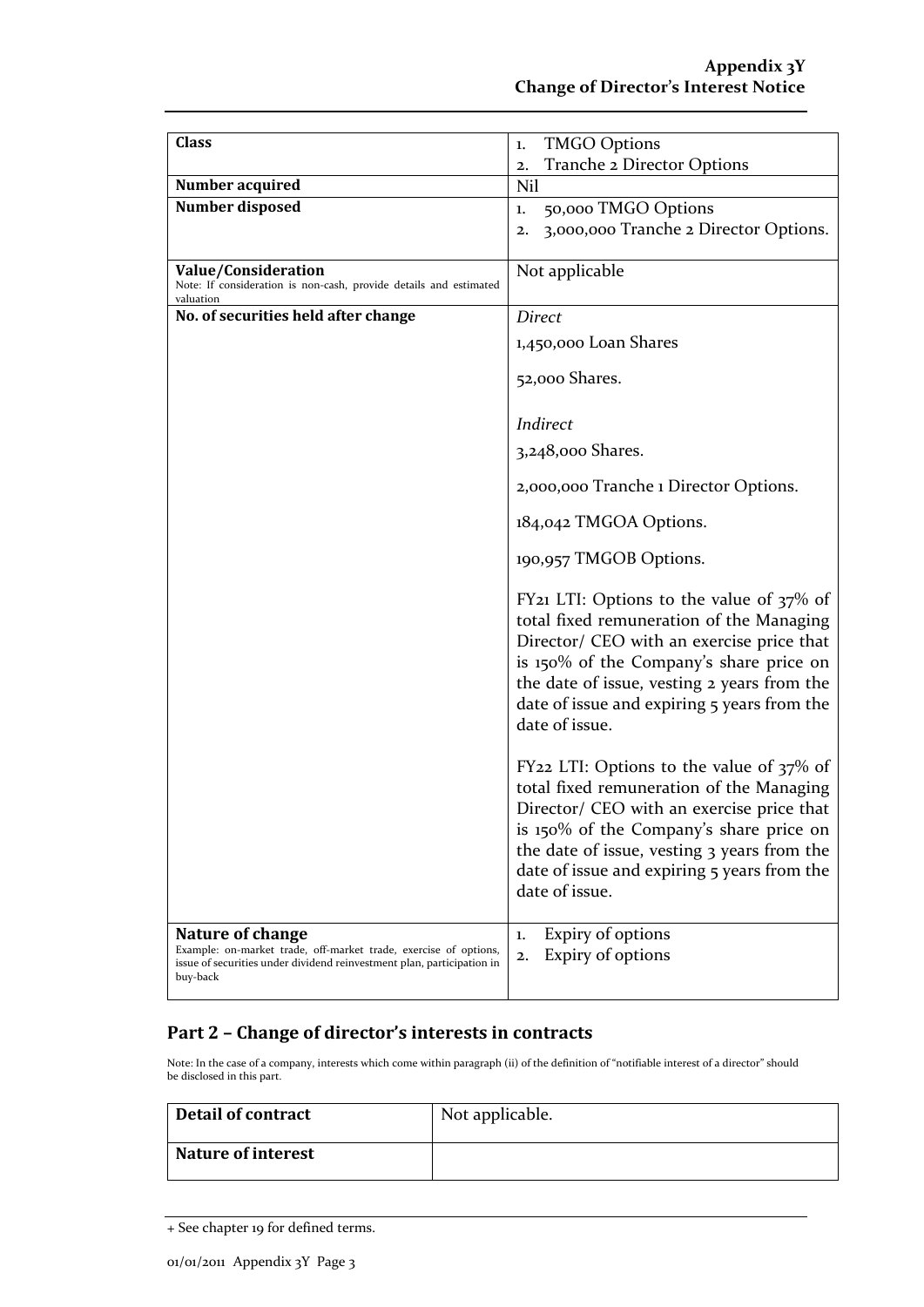| Name of registered holder<br>(if issued securities)                                                                                                                            |  |
|--------------------------------------------------------------------------------------------------------------------------------------------------------------------------------|--|
| Date of change                                                                                                                                                                 |  |
| No. and class of securities to<br>which interest related prior to<br>change<br>Note: Details are only required for a contract in<br>relation to which the interest has changed |  |
| Interest acquired                                                                                                                                                              |  |
| <b>Interest disposed</b>                                                                                                                                                       |  |
| Value/Consideration<br>Note: If consideration is non-cash, provide details<br>and an estimated valuation                                                                       |  |
| Interest after change                                                                                                                                                          |  |

## **Part 3 –** +**Closed period**

| Were the interests in the securities or contracts No                        |  |
|-----------------------------------------------------------------------------|--|
| detailed above traded during a <sup>+</sup> closed period                   |  |
| where prior written clearance was required?                                 |  |
| If so, was prior written clearance provided to allow $\vert$ Not applicable |  |
| the trade to proceed during this period?                                    |  |
| If prior written clearance was provided, on what   Not applicable           |  |
| date was this provided?                                                     |  |

<sup>+</sup> See chapter 19 for defined terms.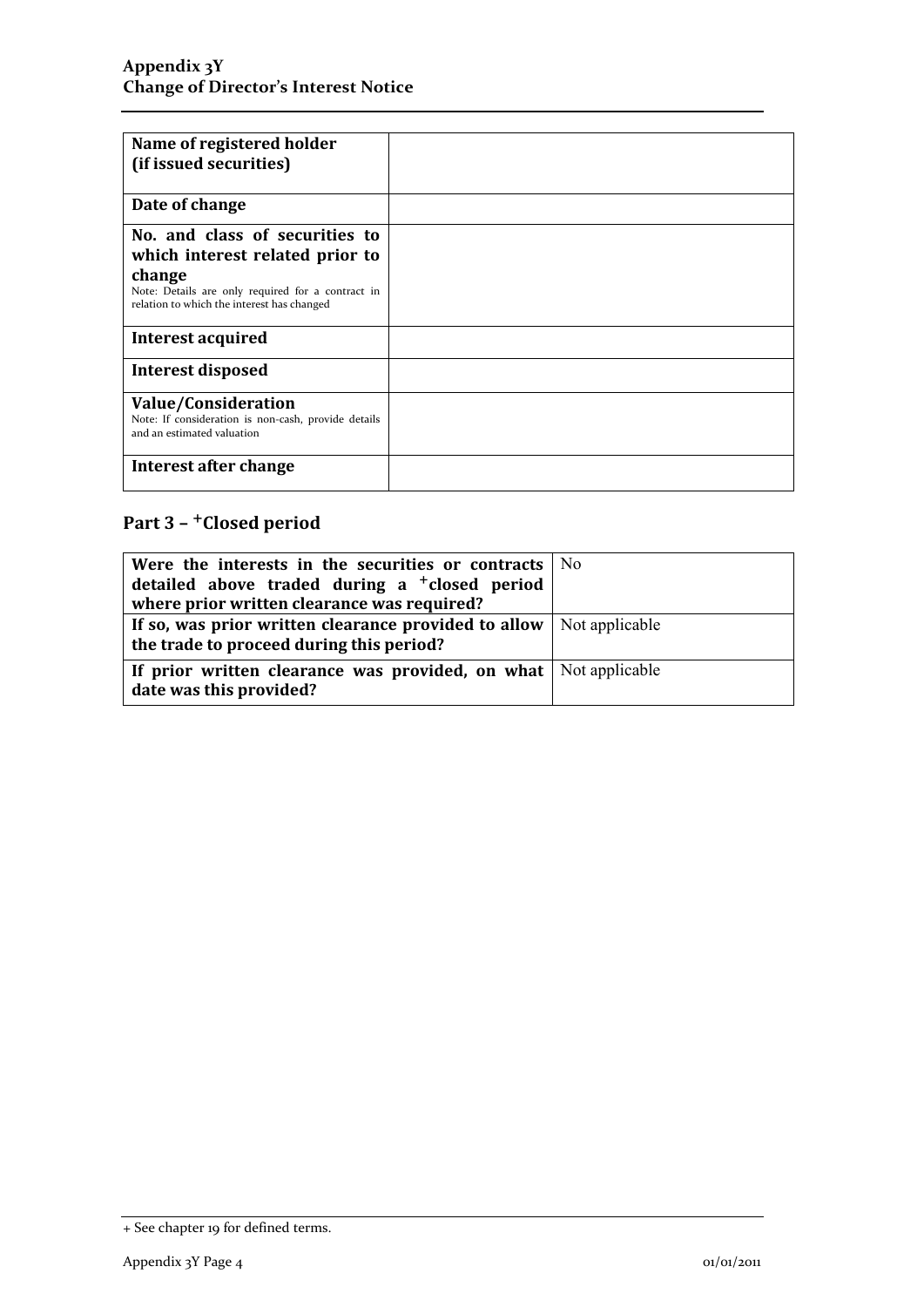*Rule 3.19A.2*

# **Appendix 3Y**

## **Change of Director's Interest Notice**

*Information or documents not available now must be given to ASX as soon as available. Information and documents given to ASX become ASX's property and may be made public.*

Introduced 30/09/01 Amended 01/01/11

| Name of entity | <b>Trigg Mining Limited</b> |
|----------------|-----------------------------|
| <b>ABN</b>     | 26 168 269 752              |

We (the entity) give ASX the following information under listing rule 3.19A.2 and as agent for the director for the purposes of section 205G of the Corporations Act.

| <b>Name of Director</b> | Michael Ralston |
|-------------------------|-----------------|
| Date of last notice     | 29 June 2021    |

#### **Part 1 - Change of director's relevant interests in securities**

*In the case of a trust, this includes interests in the trust made available by the responsible entity of the trust*

Note: In the case of a company, interests which come within paragraph (i) of the definition of "notifiable interest of a director" should be disclosed in this part.

| Direct or indirect interest                                                                                                                         | Indirect                                                                                                                                                                                                                                                                                                                                                                   |
|-----------------------------------------------------------------------------------------------------------------------------------------------------|----------------------------------------------------------------------------------------------------------------------------------------------------------------------------------------------------------------------------------------------------------------------------------------------------------------------------------------------------------------------------|
| Nature of indirect interest<br>(including registered holder)<br>Note: Provide details of the circumstances giving rise to the relevant<br>interest. | Michael Ralston and Sharon Ann Ralston<br>as trustee for the Ralston Family Trust.<br>Mr Ralston is a joint trustee and a<br>beneficiary of the trust.                                                                                                                                                                                                                     |
| Date of change                                                                                                                                      | 31 October 2021                                                                                                                                                                                                                                                                                                                                                            |
| No. of securities held prior to change                                                                                                              | 5,665,000 fully paid ordinary<br>shares<br>(Shares).<br>1,062,500 options exercisable at \$0.19 per<br>option on or before 31 October 2021<br>(TMGO Options).<br>270,000 options exercisable at \$0.25 per<br>option on or before 31 October 2022<br>(TMGOA Options).<br>200,000 options exercisable at \$0.20 per<br>option on or before 15 July 2023 (TMGOB<br>Options). |
| <b>Class</b>                                                                                                                                        | <b>TMGO Options</b>                                                                                                                                                                                                                                                                                                                                                        |
| Number acquired                                                                                                                                     | Nil                                                                                                                                                                                                                                                                                                                                                                        |

<sup>+</sup> See chapter 19 for defined terms.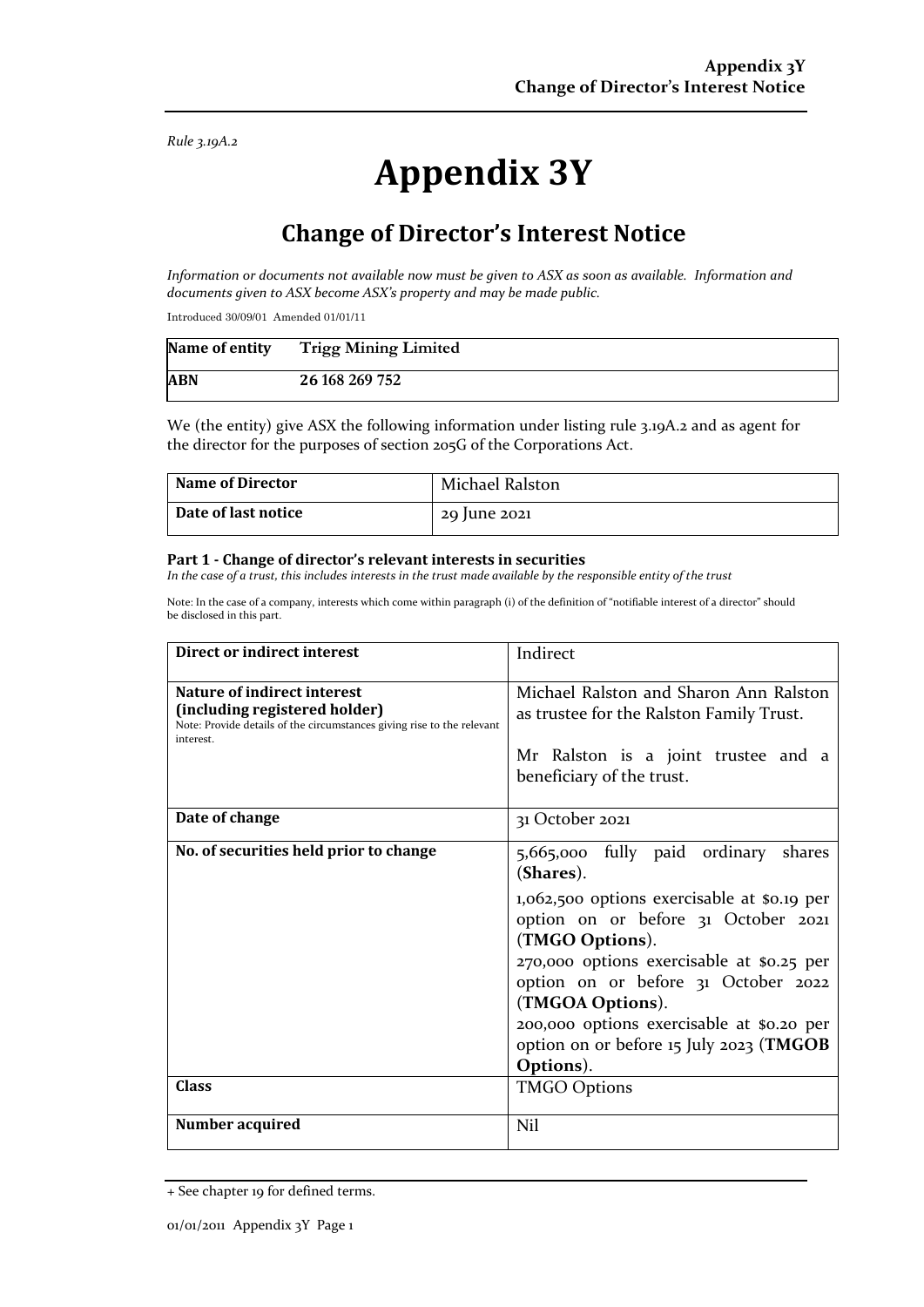| Number disposed                                                                                                                                                            | 1,062,500 TMG Options                                                                                                                                                                                                                      |
|----------------------------------------------------------------------------------------------------------------------------------------------------------------------------|--------------------------------------------------------------------------------------------------------------------------------------------------------------------------------------------------------------------------------------------|
| Value/Consideration<br>Note: If consideration is non-cash, provide details and estimated<br>valuation                                                                      | Not applicable                                                                                                                                                                                                                             |
| No. of securities held after change                                                                                                                                        | Indirect<br>5,665,000 Shares.<br>270,000 options exercisable at \$0.25 per<br>option on or before 31 October 2022<br>(TMGOA Options).<br>200,000 options exercisable at \$0.20 per<br>option on or before 15 July 2023 (TMGOB<br>Options). |
| Nature of change<br>Example: on-market trade, off-market trade, exercise of options,<br>issue of securities under dividend reinvestment plan, participation in<br>buy-back | Expiry of options                                                                                                                                                                                                                          |

### **Part 2 – Change of director's interests in contracts**

Note: In the case of a company, interests which come within paragraph (ii) of the definition of "notifiable interest of a director" should be disclosed in this part.

| <b>Detail of contract</b>                                                                       | Not applicable. |
|-------------------------------------------------------------------------------------------------|-----------------|
| Nature of interest                                                                              |                 |
| Name of registered holder                                                                       |                 |
| (if issued securities)                                                                          |                 |
| Date of change                                                                                  |                 |
| No. and class of securities to                                                                  |                 |
| which interest related prior to                                                                 |                 |
| change                                                                                          |                 |
| Note: Details are only required for a contract in<br>relation to which the interest has changed |                 |
| Interest acquired                                                                               |                 |
| Interest disposed                                                                               |                 |
| Value/Consideration                                                                             |                 |
| Note: If consideration is non-cash, provide details<br>and an estimated valuation               |                 |
| Interest after change                                                                           |                 |

### **Part 3 –** +**Closed period**

| Were the interests in the securities or contracts $\vert$ No                                 |  |
|----------------------------------------------------------------------------------------------|--|
| detailed above traded during a <sup>+</sup> closed period                                    |  |
| where prior written clearance was required?                                                  |  |
| If so, was prior written clearance provided to allow $\vert$ Not applicable                  |  |
| the trade to proceed during this period?                                                     |  |
| If prior written clearance was provided, on what   Not applicable<br>date was this provided? |  |

<sup>+</sup> See chapter 19 for defined terms.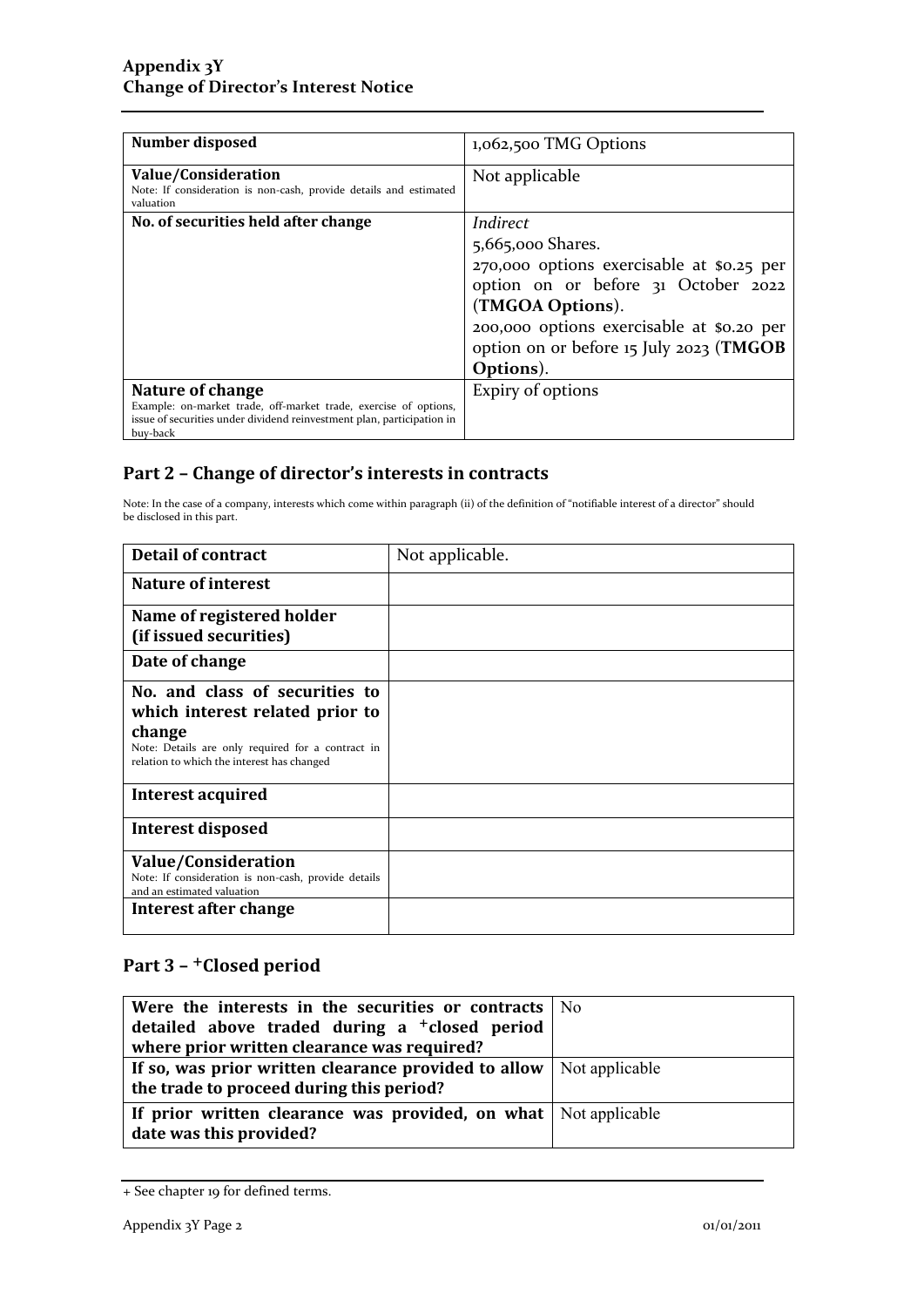*Rule 3.19A.2*

# **Appendix 3Y**

## **Change of Director's Interest Notice**

*Information or documents not available now must be given to ASX as soon as available. Information and documents given to ASX become ASX's property and may be made public.*

Introduced 30/09/01 Amended 01/01/11

| Name of entity | <b>Trigg Mining Limited</b> |
|----------------|-----------------------------|
| <b>ABN</b>     | 26 168 269 752              |

We (the entity) give ASX the following information under listing rule 3.19A.2 and as agent for the director for the purposes of section 205G of the Corporations Act.

| <b>Name of Director</b> | William Bent |
|-------------------------|--------------|
| Date of last notice     | 29 June 2021 |

#### **Part 1 - Change of director's relevant interests in securities**

*In the case of a trust, this includes interests in the trust made available by the responsible entity of the trust*

Note: In the case of a company, interests which come within paragraph (i) of the definition of "notifiable interest of a director" should be disclosed in this part.

| Direct or indirect interest                                                                                                                         | Indirect                                                                                                                                                                                                                                                                     |
|-----------------------------------------------------------------------------------------------------------------------------------------------------|------------------------------------------------------------------------------------------------------------------------------------------------------------------------------------------------------------------------------------------------------------------------------|
| Nature of indirect interest<br>(including registered holder)<br>Note: Provide details of the circumstances giving rise to the relevant<br>interest. | William Bent as trustee for The Bent<br>Family Trust.<br>Mr Bent is a beneficiary of the trust.<br>Caninga Capital Pty Ltd as trustee for The<br>Bent Family Superannuation Fund.<br>Mr Bent is a director and shareholder of<br>the trustee and a beneficiary of the trust. |
| Date of change                                                                                                                                      | ctober 2021 <sup>.</sup><br>31 U                                                                                                                                                                                                                                             |

<sup>+</sup> See chapter 19 for defined terms.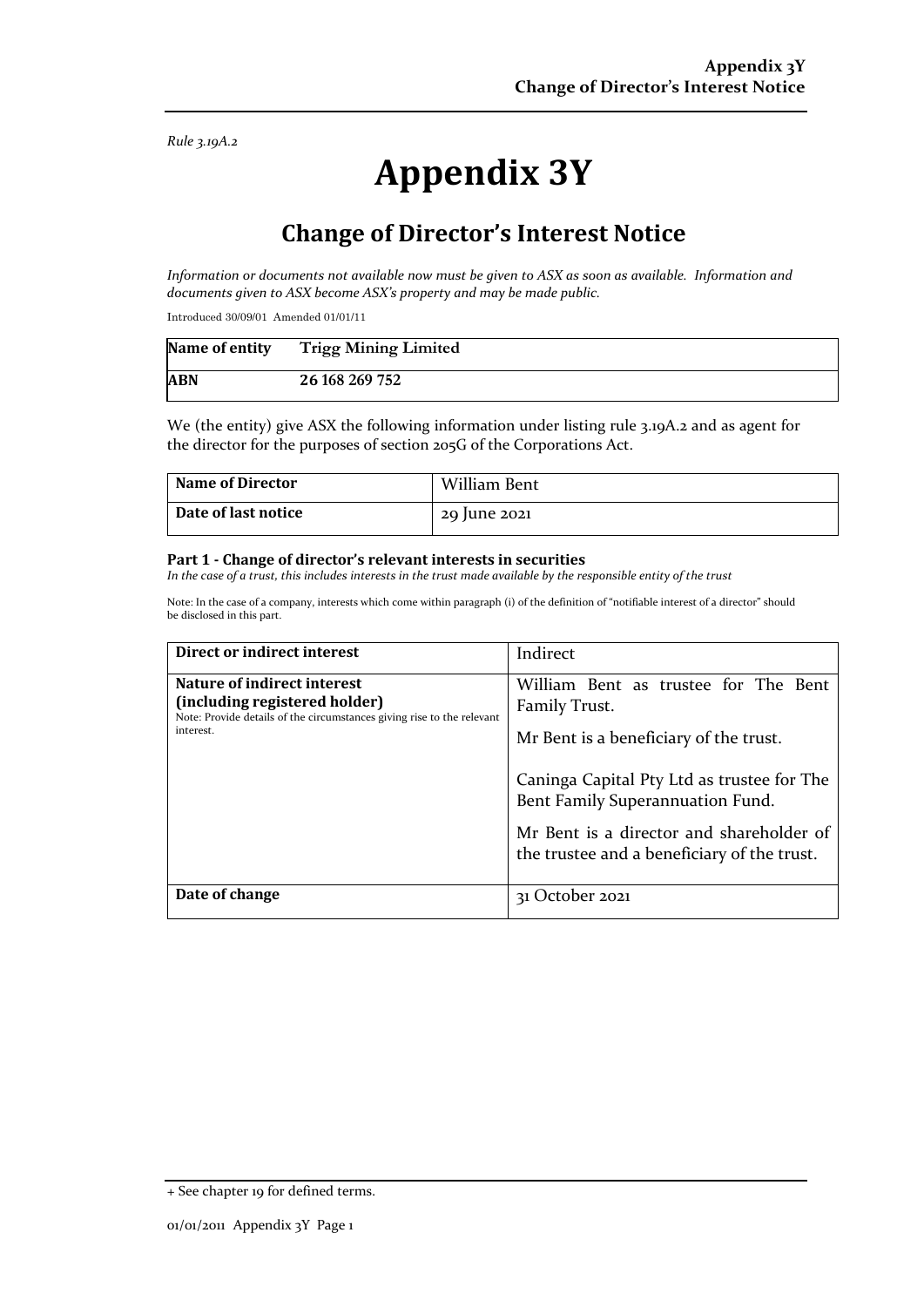| No. of securities held prior to change                                                                                                                                     | 3,291,399 fully paid ordinary<br>shares<br>(Shares).<br>100,000 options exercisable at \$0.19 per<br>option on or before 31 October 2021<br>(TMGO Options).<br>124,714 options exercisable at \$0.25 per<br>option on or before 31 October 2022<br>(TMGOA Options).<br>221,985 options exercisable at \$0.20 per<br>option on or before 15 July 2023 (TMGOB<br>Options). |
|----------------------------------------------------------------------------------------------------------------------------------------------------------------------------|--------------------------------------------------------------------------------------------------------------------------------------------------------------------------------------------------------------------------------------------------------------------------------------------------------------------------------------------------------------------------|
| <b>Class</b>                                                                                                                                                               | <b>TMGO Options</b>                                                                                                                                                                                                                                                                                                                                                      |
| Number acquired                                                                                                                                                            | Nil                                                                                                                                                                                                                                                                                                                                                                      |
| Number disposed                                                                                                                                                            | 100,000 TMGO Options                                                                                                                                                                                                                                                                                                                                                     |
| <b>Value/Consideration</b><br>Note: If consideration is non-cash, provide details and estimated<br>valuation                                                               | Not applicable                                                                                                                                                                                                                                                                                                                                                           |
| No. of securities held after change                                                                                                                                        | 3,291,399 Shares                                                                                                                                                                                                                                                                                                                                                         |
|                                                                                                                                                                            | 124,714 options exercisable at \$0.25 per<br>option on or before 31 October 2022<br>(TMGOA Options).                                                                                                                                                                                                                                                                     |
|                                                                                                                                                                            | 221,985 options exercisable at \$0.20 per<br>option on or before 15 July 2023 (TMGOB<br>Options).                                                                                                                                                                                                                                                                        |
| Nature of change<br>Example: on-market trade, off-market trade, exercise of options,<br>issue of securities under dividend reinvestment plan, participation in<br>buy-back | Expiry of options                                                                                                                                                                                                                                                                                                                                                        |

### **Part 2 – Change of director's interests in contracts**

Note: In the case of a company, interests which come within paragraph (ii) of the definition of "notifiable interest of a director" should be disclosed in this part.

| <b>Detail of contract</b> | Not applicable. |
|---------------------------|-----------------|
|                           |                 |
| <b>Nature of interest</b> |                 |
|                           |                 |
| Name of registered holder |                 |
| (if issued securities)    |                 |
|                           |                 |

<sup>+</sup> See chapter 19 for defined terms.